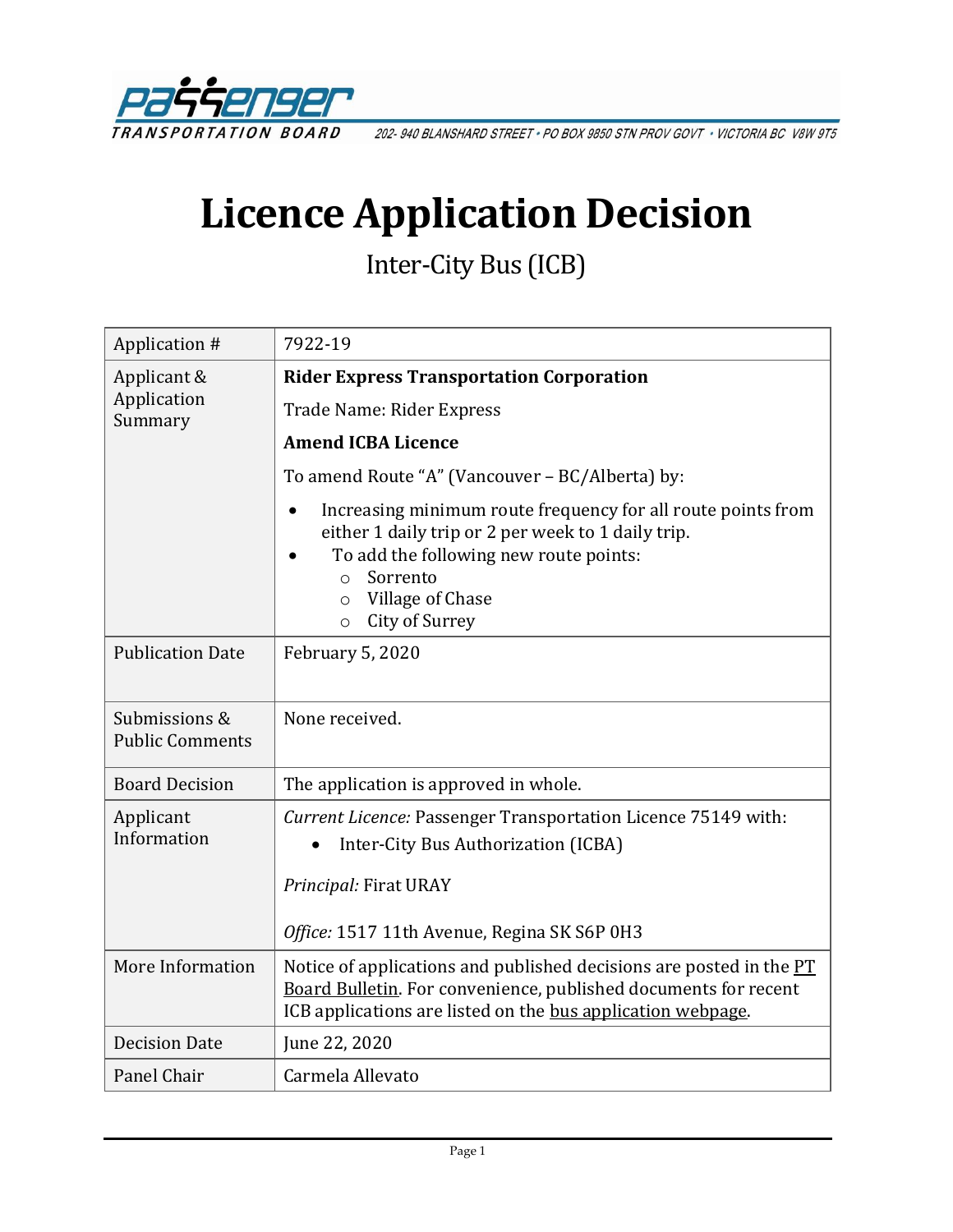## **I. Introduction**

The applicant, Rider Express Transportation Corporation, doing business as Rider Express, has a licence to operate inter-city buses (ICBs). The licence includes the following routes and minimum route frequencies (MRFs):

- Route A (Town of Golden, City of Revelstoke, District of Sicamous, City of Salmon Arm) with MRF of 2 trips per week in each direction
- Route A (City of Kamloops, City of Merritt, District of Hope, City of Chilliwack, City of Abbotsford, City of Vancouver) with MRF of 1 trip per day in each direction

Rider Express is applying to:

- Add the following three route points:
	- o Sorrento
	- o Village of Chase
	- o City of Surrey
- Increase minimum route frequency from 2 per week round trips to 1 per day round trips

## **II. Applicant's Proposals**

#### *Route A*

Route A serves a minimum of 10 communities from Vancouver to the BC/Alberta border along corridors that include Highways 1 and 5:

• Golden

• Kamloops

• Abbotsford

• Vancouver

• Revelstoke

• Sicamous

- Merritt
- Hope
- Salmon Arm
- Chilliwack

The minimum route frequency for the route is 1 trip per day in each direction for the following route points: Kamloops, Merritt, Hope, Chilliwack and Vancouver.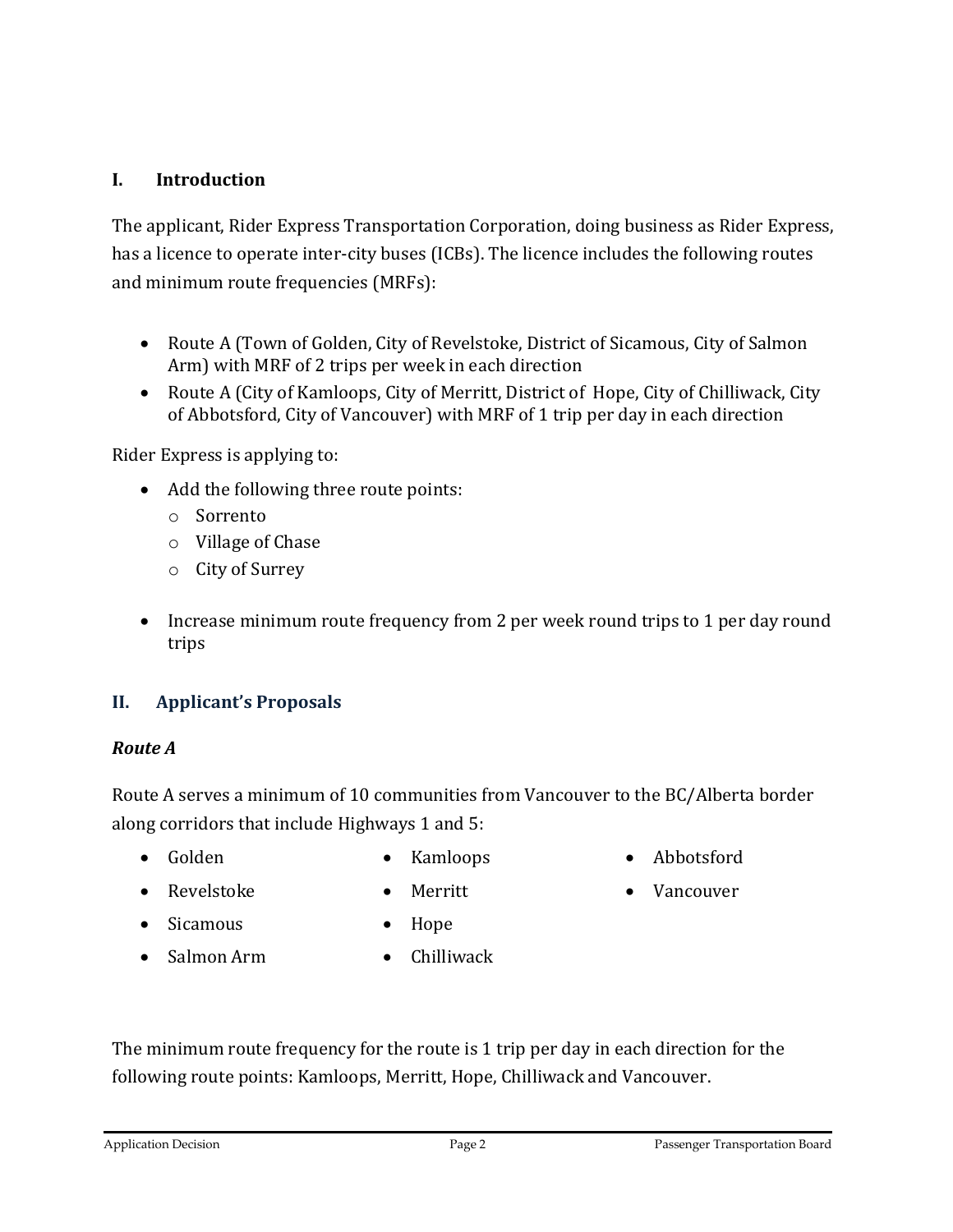As well there is a minimum route frequency of 2 per week for the following route points: Golden, Revelstoke, Sicamous and Salmon Arm.

The applicant seeks to either increase service or keep service to 1 trip per day.

Figure 1 below shows a map of the route.



**Figure 1: Route A (Vancouver – BC/Alberta Border)**

## **III. Background**

Rider Express is a bus company operated by and extra provincial company, Rider Express Transportation Corporation, whose head office is in Regina. The company was incorporated in Saskatchewan in October 2017 and registered in British Columbia in August 2018. Rider Express Transportation Corporation is also licensed to operate in Alberta. It currently operates under License Number 75149 a bus service between Vancouver and Calgary. That license was first approved on October 12, 2018.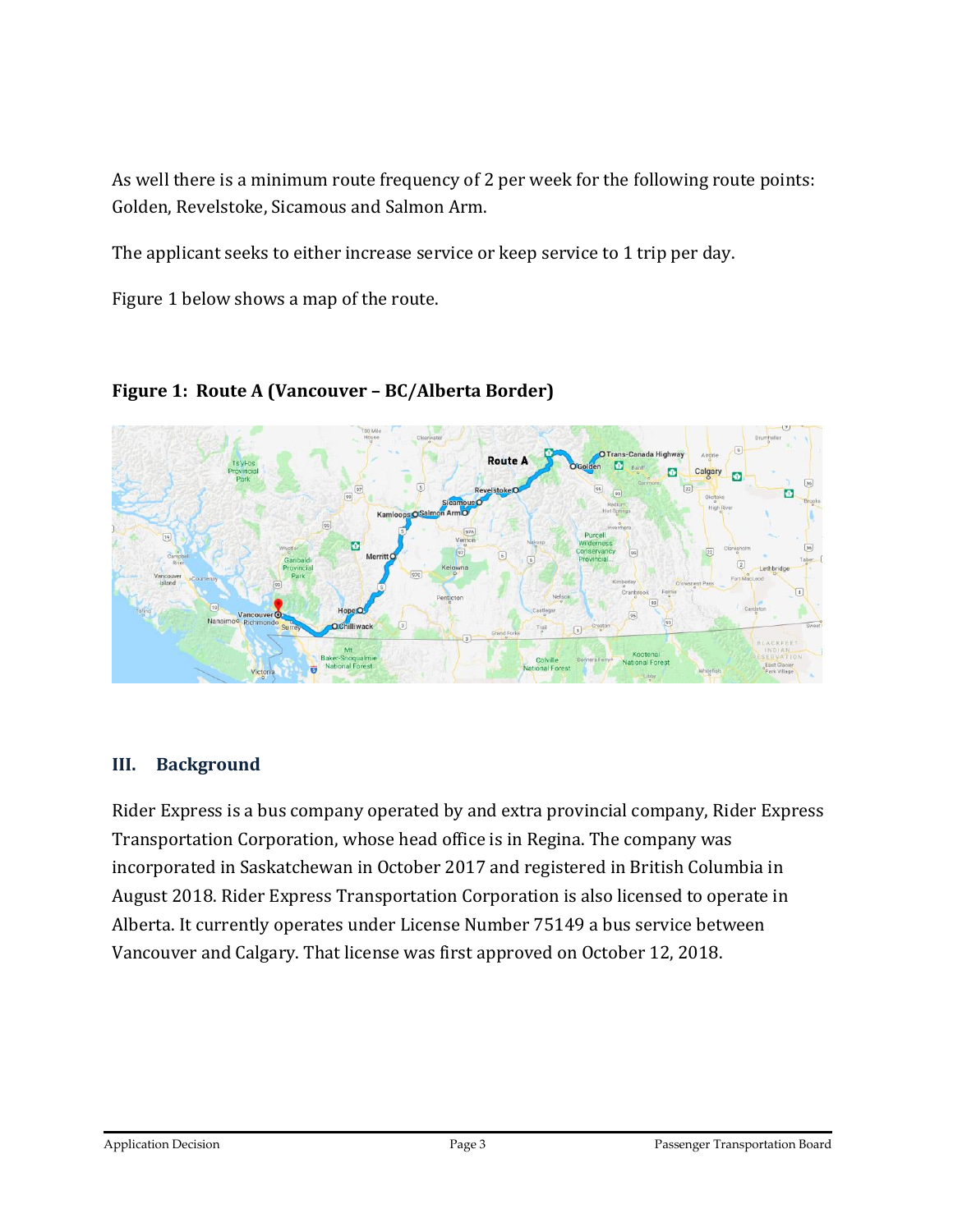# **IV. Mandate & Jurisdiction**

This application is made under the *Passenger Transportation Act* (the "Act"). The Act regulates the licensing and operation of commercial passenger transportation vehicles in BC.

Under the Act, the Passenger Transportation Board (the "Board") makes decisions on applications for inter-city buses. The Board has the authority to consider and approve applications for new licences as well as applications from existing licensees to change terms or conditions of their licences.

The Board's mandate is stated in section 28 of the Act. Section 28(1) of the Passenger Transportation Act says that the Board may approve, in whole or in part, an application forwarded to it under s. 26(1) after considering whether:

- (a) there is a public need for the service the applicant proposed to provide under any special authorization.
- (b) the applicant is a fit and proper person to provide that service and is capable of providing that service, and
- (c) the application, if granted, would promote sound economic conditions in the passenger transportation business in British Columbia.

The Act allows the Board to, among other things,

- accept evidence and information that it considers relevant, necessary, and appropriate, whether or not the information would be admissible in a court of law. [Section 15]
- conduct written, electronic or oral hearings, or any combination of them, as the Board, in its sole discretion, considers appropriate. [Section 17]
- require further information from an applicant. [Section  $27(1)(b)$ ]

Section 26(2) of the Act requires the Board to publish the fact and nature of applications and section 27(3) requires the Board to consider applications and any written submissions it receives as result of publication. Section 27(5) says that people who make submissions are not entitled to disclosure of further information, unless the Board orders otherwise.

If the Board approves an application, it will set terms and conditions of licence primarily with respect to routes and service levels.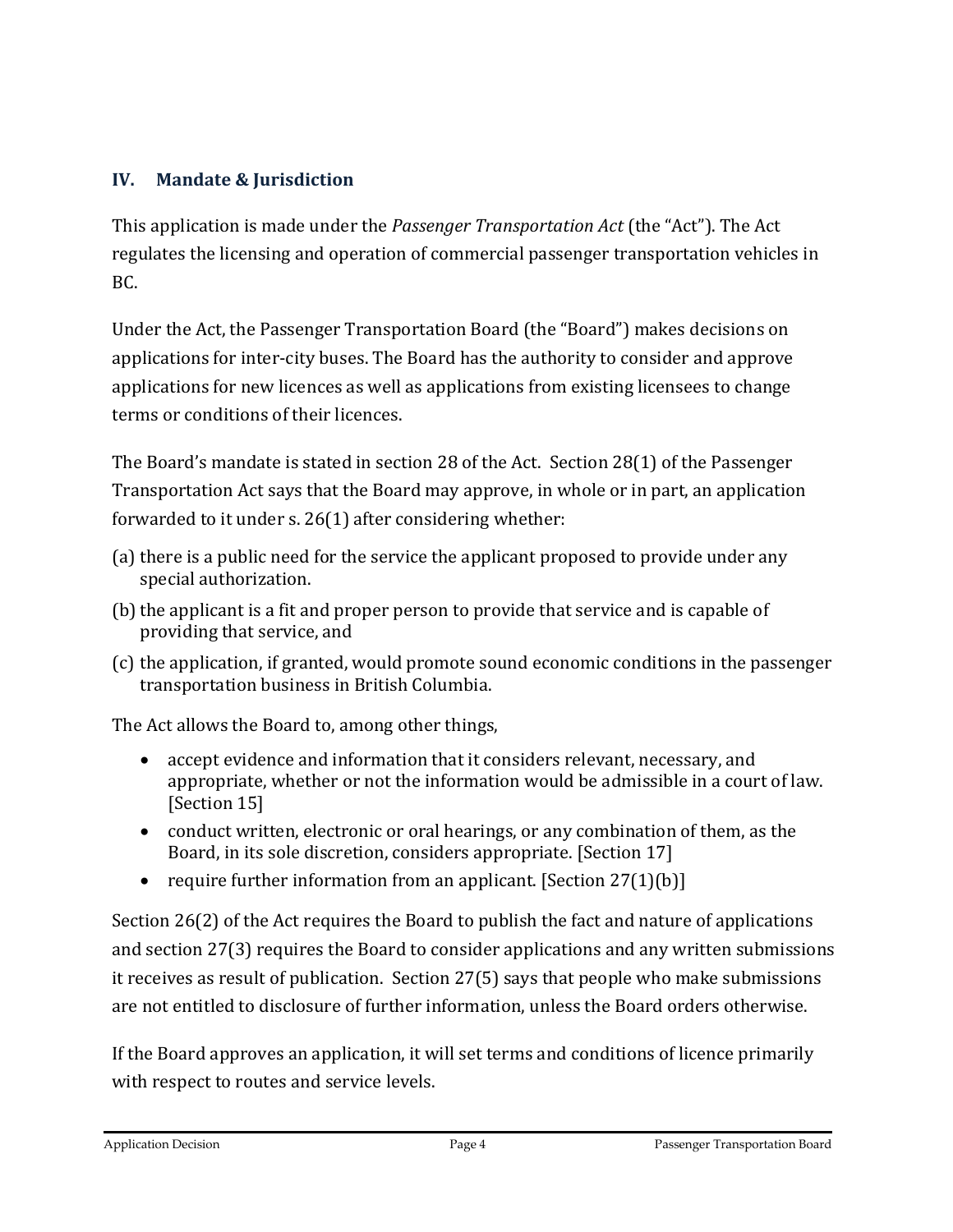## **V. Procedural Matters**

The applicant submitted required forms.

In March, 2020 the Board conducted a Registrar Investigation into the record of complaints made against Rider Express from January 2019 to October 2019. On April 14, 2020, the Registrar provided the Board a report outlining the resolutions to the eight complaints received against Rider Express between December 10, 2018 and December 6, 2019. On May 7, 2020, the Board provided the applicant a copy of the report for response. On May 25, 2020, the applicant provided a written response to the Board providing further explanations regarding the resolutions to the complaints.

The Passenger Transportation Board recognizes that the COVID-19 pandemic may affect the business intentions of some applicants. As such, the Board contacted the applicant on March 27, 2020 to confirm if the applicant preferred to continue with the application process, have its application put on hold until June 30, 2020 or have it withdrawn. The applicant responded on March 31, 2020 and confirmed that it wished to proceed with the application process.

On March 18, 2020, the Board announced that licensees have the temporary option to reduce or suspend scheduled services that they are normally required to provide as a means to provide inter-city bus operators the flexibility they need to respond quickly to public safety and transportation needs during the coronavirus COVID-19 pandemic. The Board will revoke this temporary option when it is no longer warranted.

This application is being conducted by way of a written hearing.

# **VI. Applicant's Rationale and Submissions**

## *Public Explanation*

The applicant provided the following text in the Application Summary that was published in the *Weekly Bulletin*: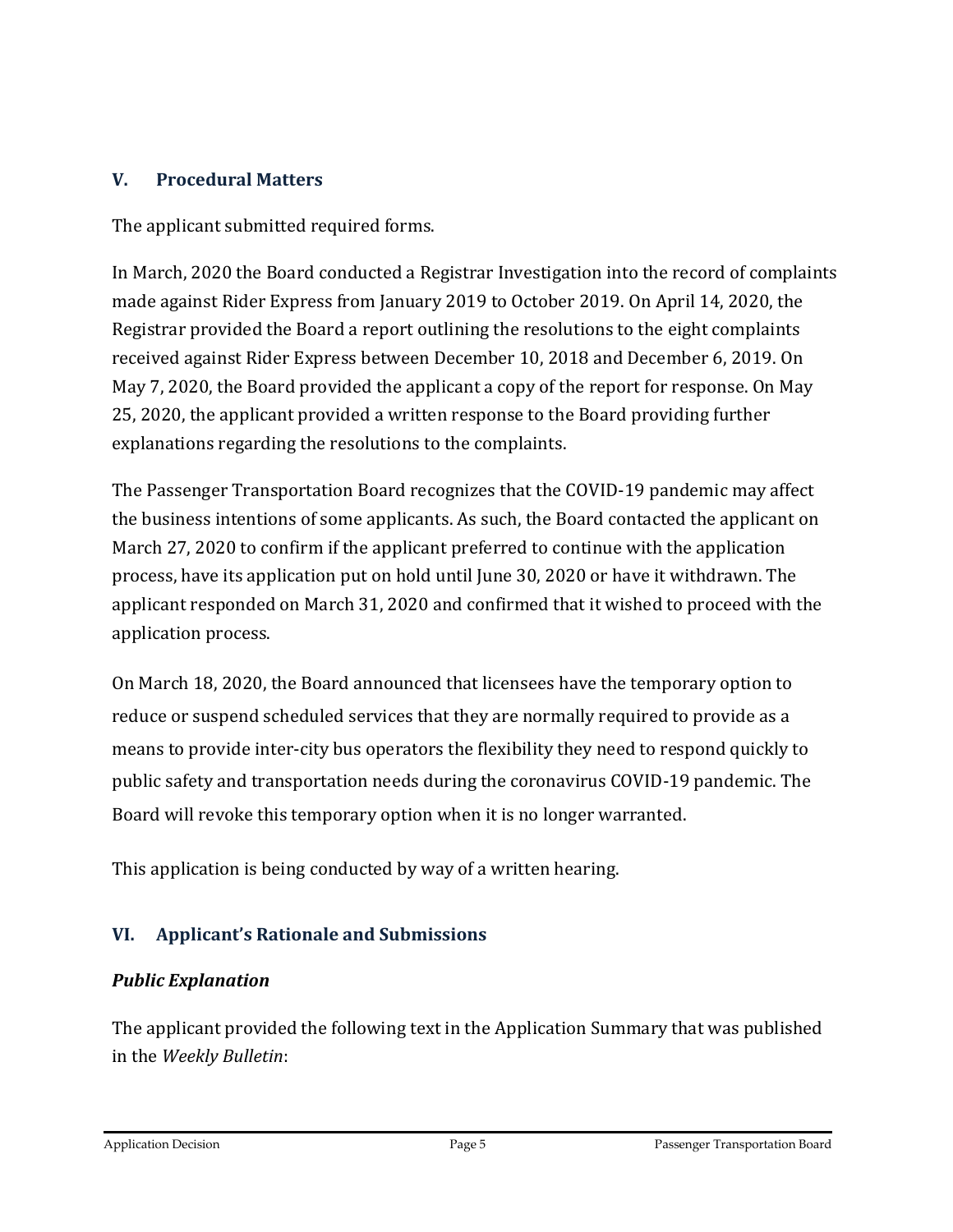*"Our ridership has been steadily increasing since the start of our operations less than a year ago and this has identified the need to increase our service to one trip per day in each direction as opposed to twice a week in each direction."*

#### *Submissions & Applicant's Response*

The Board did not receive submissions on this application.

## **VII. Reasons for the Board's Decision**

# *Is the applicant a fit and proper person to provide its proposed service and is the applicant capable of providing the service?*

The Board looks at this question in two parts:

- (a) is the applicant a *fit and proper person* to provide the proposed service; and,
- (b) is the applicant *capable* of providing the service?

First, with *fit and proper*, the *Oxford English Dictionary* defines *fit* as including "well adapted or suited to the conditions or circumstances of the case, answering the purpose, proper or appropriate possessing the necessary qualifications, properly qualified, competent, and deserving." Also, the dictionary defines *proper* as including "suitable for a specified or implicit purpose or requirement; appropriate to the circumstances or conditions; of the requisite standard or type; apt, fitting; correct, right." When looking at whether an applicant is fit and proper, the Board does so in the context of the passenger transportation industry in British Columbia. This includes the regulatory system that grants businesses a licence which confers on them both the authorization they need to provide their service and an ongoing obligation to operate in accordance with proper standards of conduct.

Second, capability is generally understood to mean that an applicant has the ability or qualities necessary to skillfully and effectively meet its obligations and achieve the results it says it will achieve. When looking at capability, the Board reflects on whether the applicant has demonstrated that it has the knowledge and understanding of relevant regulatory requirements and policies that govern passenger transportation providers, and whether it is able to comply with those requirements.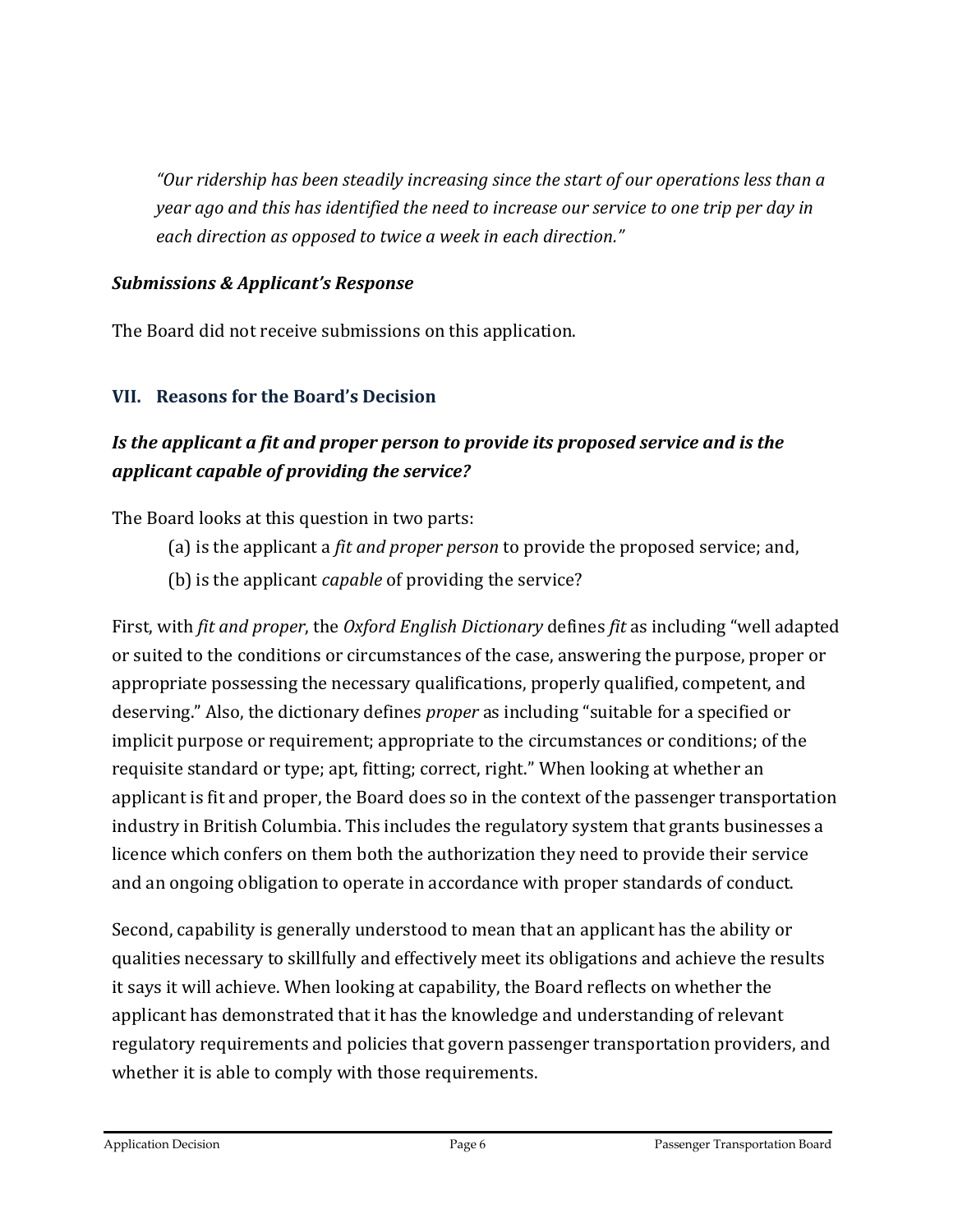It also looks at whether the applicant has the background, skills and knowledge to manage its proposed service, and the financing to operate it. The Board expects an applicant to demonstrate its competence and ability by providing sound and realistic information in its business plan and financial statements that is consistent and compatible with the transportation service it proposes.

The applicant holds a certificate National Safety Code certificate of fitness with a rating of satisfactory audited which is acceptable to the Board.

The applicant has submitted the usual disclosure and declaration forms as to bankruptcy and unlawful activity and there is no indication of any concern with respect to these.

The president and CEO of the company, Firat Uray, has over 20 years' experience in the transportation business in Canada and overseas. The management team has two other individuals. The Chief Operating Officer was formerly with Greyhound and has over 40 years of driving experience on this route. The CFO has 15 years' experience in banking and finance.

I have reviewed the financial information submitted with the application, including the statement of operations and retained earnings. These indicate that the company has the capability to operate the proposed service.

The applicant intends to hire drivers with a clean criminal record, a class 1 or 2 driver's licence and at least 2 years' experience. It plans on marketing its service online through social media, billboards and word of mouth. It also provides parcel service daily on the route.

During the first ten months of 2019, the Passenger Transportation Branch of the Ministry of Transportation and Infrastructure received and investigated eight complaints about the applicant. Seven complaints were substantiated and resolved. With respect to three of the complaints, the applicant obtained Board approval to change the accessibility condition of its license that led to the initial complaint and consequently no administrative penalties or orders were issued. One complaint was resolved by the Branch issuing a verbal order, another was resolved by the applicant satisfying the Branch that it would increase its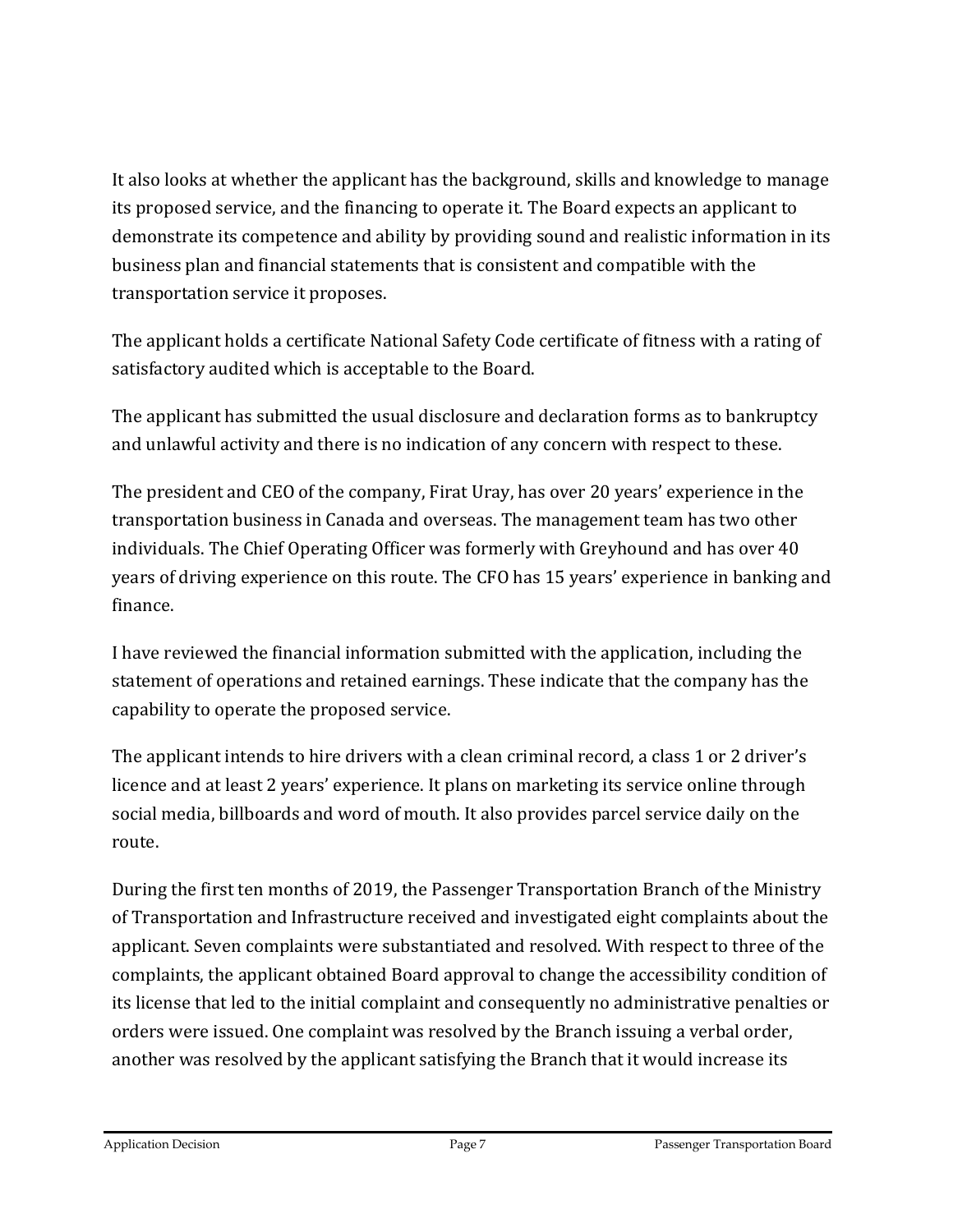service within a month. In one complaint the Branch issued administrative penalties that were set aside on appeal. In October 2019 the Branch issued a violation ticket of \$1,150.

In my view this number and frequency of violations is troubling. However, I note that no violations after October 2019 have been brought to the Board's attention. This bodes well and is an indication that Rider Express understands that it must comply with the conditions of its licence.

Based on the information and evidence above, I find that Rider Express Transportation Corporation is a fit and proper entity to provide the proposed service, and I find that it has demonstrated it is capable of providing the service.

# *Is there is a public need for the service the applicant proposes to provide?*

An applicant is required to demonstrate public need by showing that there are people who would use the proposed service. Applicants should provide clear information about the service it proposes, and they should provide supporting evidence that is factual and objective. They should not rely on general claims and their own opinion.

The Board reviews applications and considers the extent and type of need that has been demonstrated for the proposed service.

## **Route A: Analysis & Findings**

The applicant states that its ridership from the start of its operation has steadily increased. The applicant provided a table summarizing ticket sales and seating capacity from May 2019 to November 2019 which indicated an overall significant increase in the number of passengers over that period. The applicant acknowledged that the period covered did not include winter months, but expressed confidence that the winter months would continue the trend. I note that the applicant is not proposing a new service but rather requesting an amendment to the terms and conditions of its license to increase its minimum route frequency for some of its route points of once per day as opposed to twice per week. This will put the onus on the applicant to continue daily service in both directions and provide greater certainty to passengers.

Based on the analysis above, I find that there is a public need for the proposed service.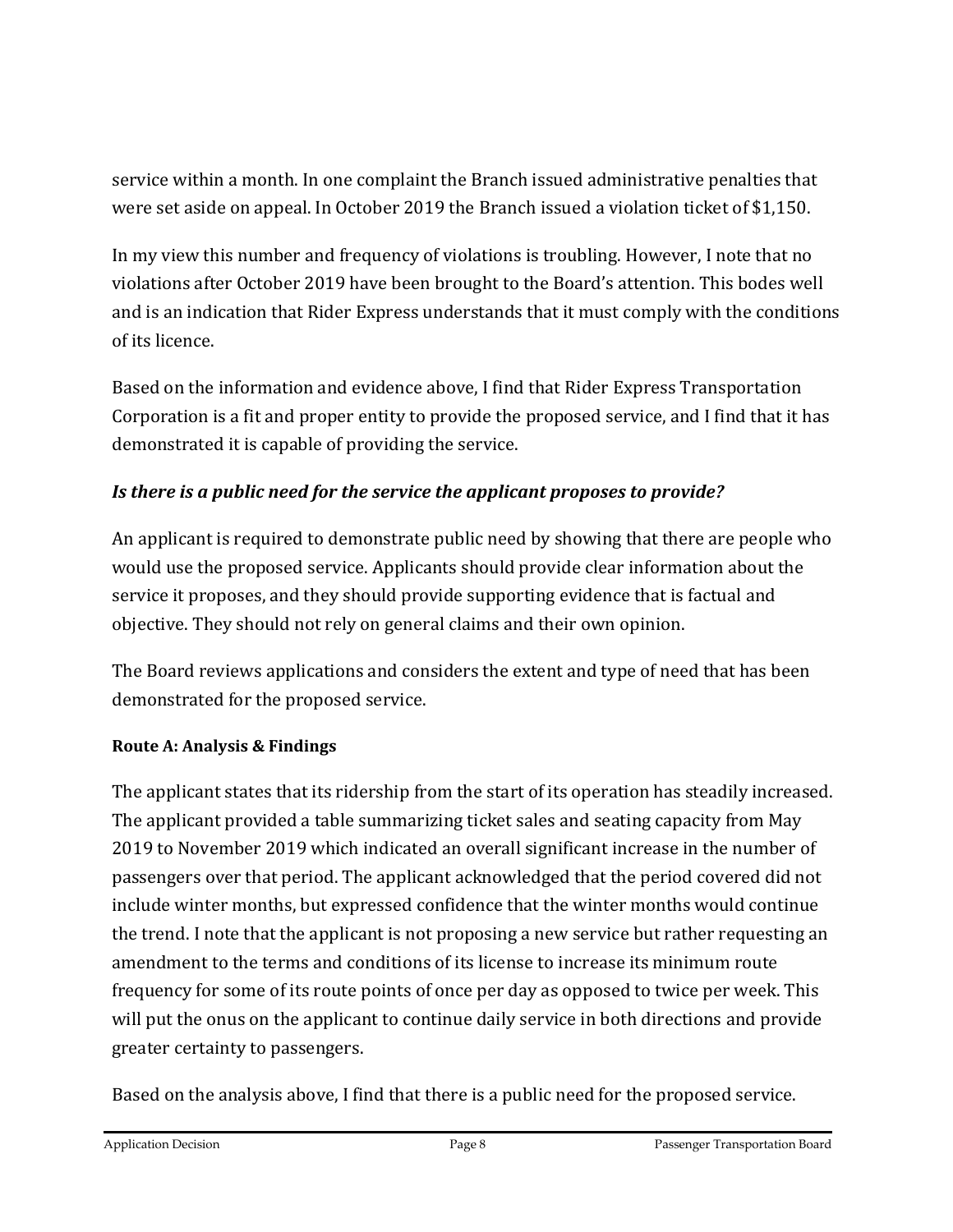# *Would approving the application support sound economic conditions in the passenger transportation business in British Columbia?*

In considering sound economic conditions, the Board strives to balance public need for available, accessible and reliable commercial passenger transportation services with overall industry viability and competitiveness. The Board considers the issue from a wideranging perspective, which includes a consideration of harm to other industry participants. Generally speaking, it is the Board's view that the overall economic interests of the transportation business weigh more heavily than the economic and financial interests of any particular applicant or submitter.

#### **Route A: Analysis & Findings**

The applicant's target market resides in Vancouver, Surrey, Kamloops, Revelstoke, Salmon Arm, Golden, Banff and Calgary. The applicant argues that as Rider Express became known to the public after the closure of the Greyhound service, its ridership steadily increased. This assertion is supported by the ridership table and by the financial documents provided with the application.

The applicant's main competitor is EBus. EBus operates a service between Vancouver and Kamloops and their routes partially overlap with one another. EBus did not make a submission on this application and Rider Express states that the majority of its travelers' destinations or origins are stops not served by its competitor.

Rider Express already has the ability within its terms and conditions to operate daily service on its entire route and based on the evidence and information provided with its application, is already doing so. As such, the applicant's request to increase the minimum route frequency for some of its route points in its terms and conditions of license to once per day should not have any discernible impact on other inter-city bus providers such as EBus.

Based on the evidence noted above, I find that approving the application would promote sound economic conditions in the transportation industry in BC.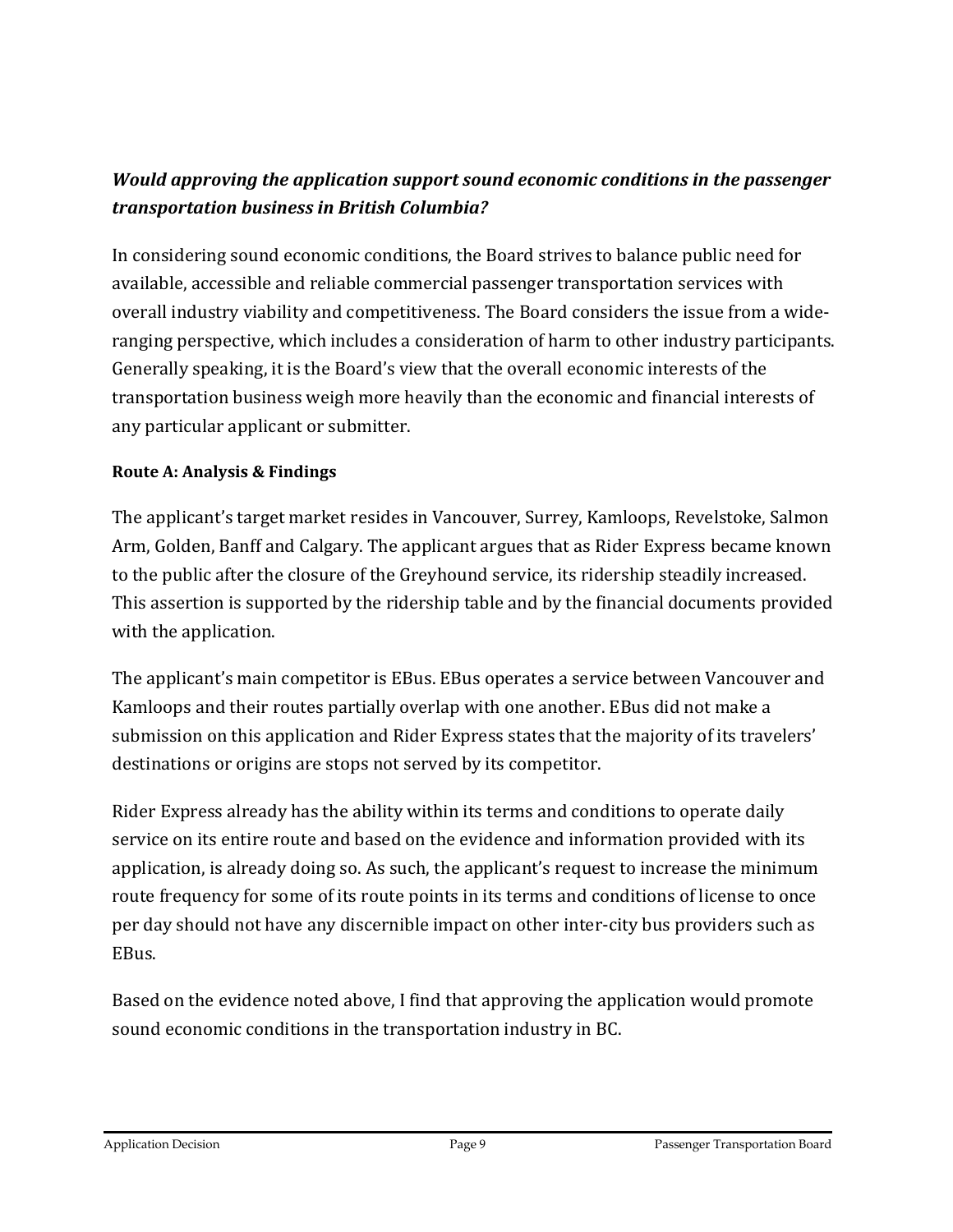#### **VIII. Conclusion**

For the reasons above, this application is approved in whole. The Board establishes notice and activation requirements, and terms and conditions of licence that are attached to this decision as Appendices 1 and 2. These form an integral part of the decision.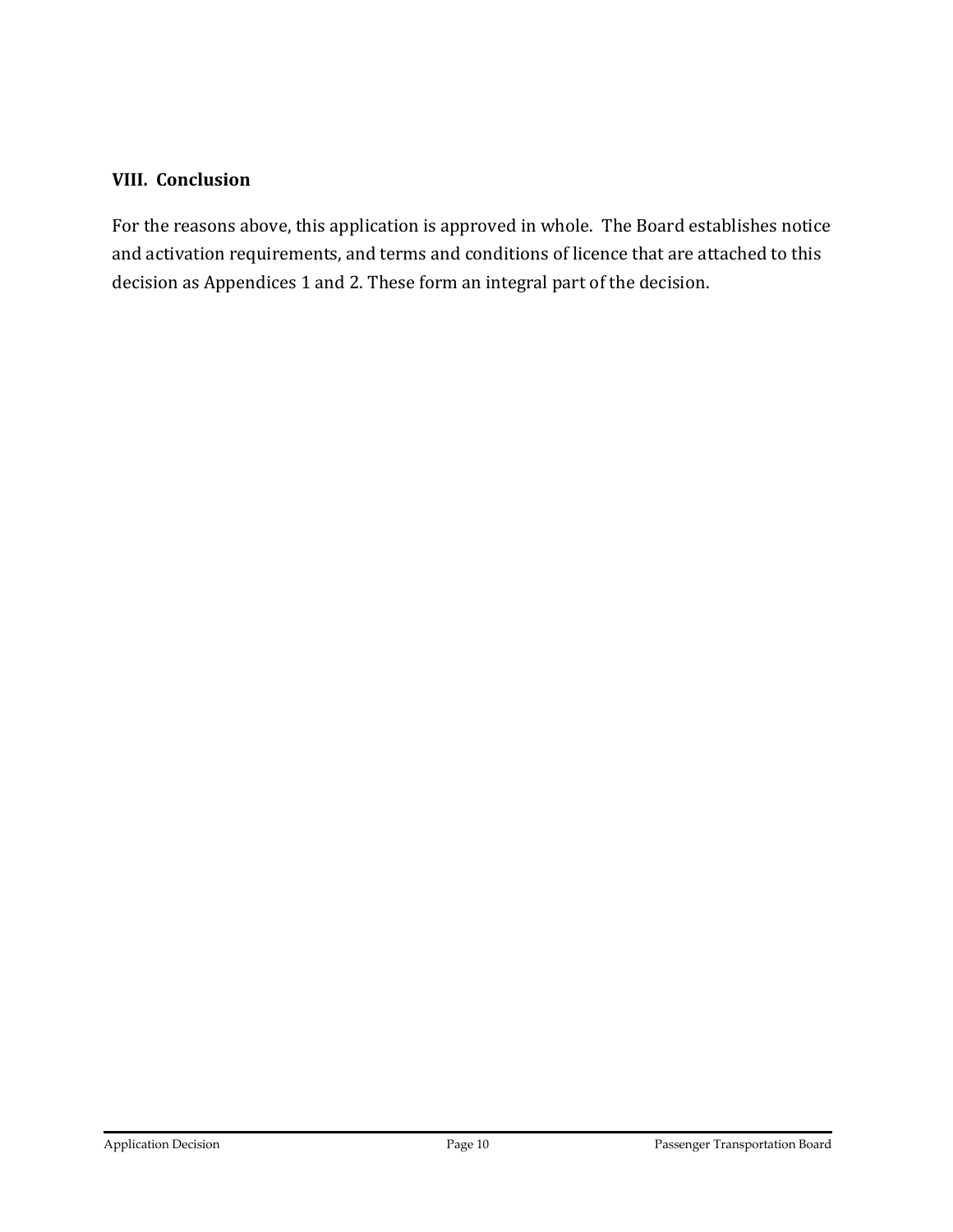# **Appendix 1**

## **Requirements to Publish Time Schedules**

A Passenger Transportation Licence must be issued by the Registrar of Passenger Transportation under section 29 or renewed under section 34 of the *Passenger Transportation Act* before the special authorization approved in this decision may be exercised.

## **Direction to the Applicant Regarding Notice and Implementation**

Unless otherwise ordered by the Passenger Transportation Board, Rider Express Transportation Corporation must post time schedules online and makes available to the public online its reservation system no later than **August 31, 2020** to enable advance bookings.

## **Direction to the Registrar of Passenger Transportation Regarding Issuance**

The Registrar of Passenger Transportation (Registrar) may only issue a licence to Rider Express Transportation Corporation with terms and conditions approved in this decision and set out in Appendix 2 after the Registrar is satisfied that Rider Express Transportation Corporation has posted time schedules online and made available to the public its online reservation system.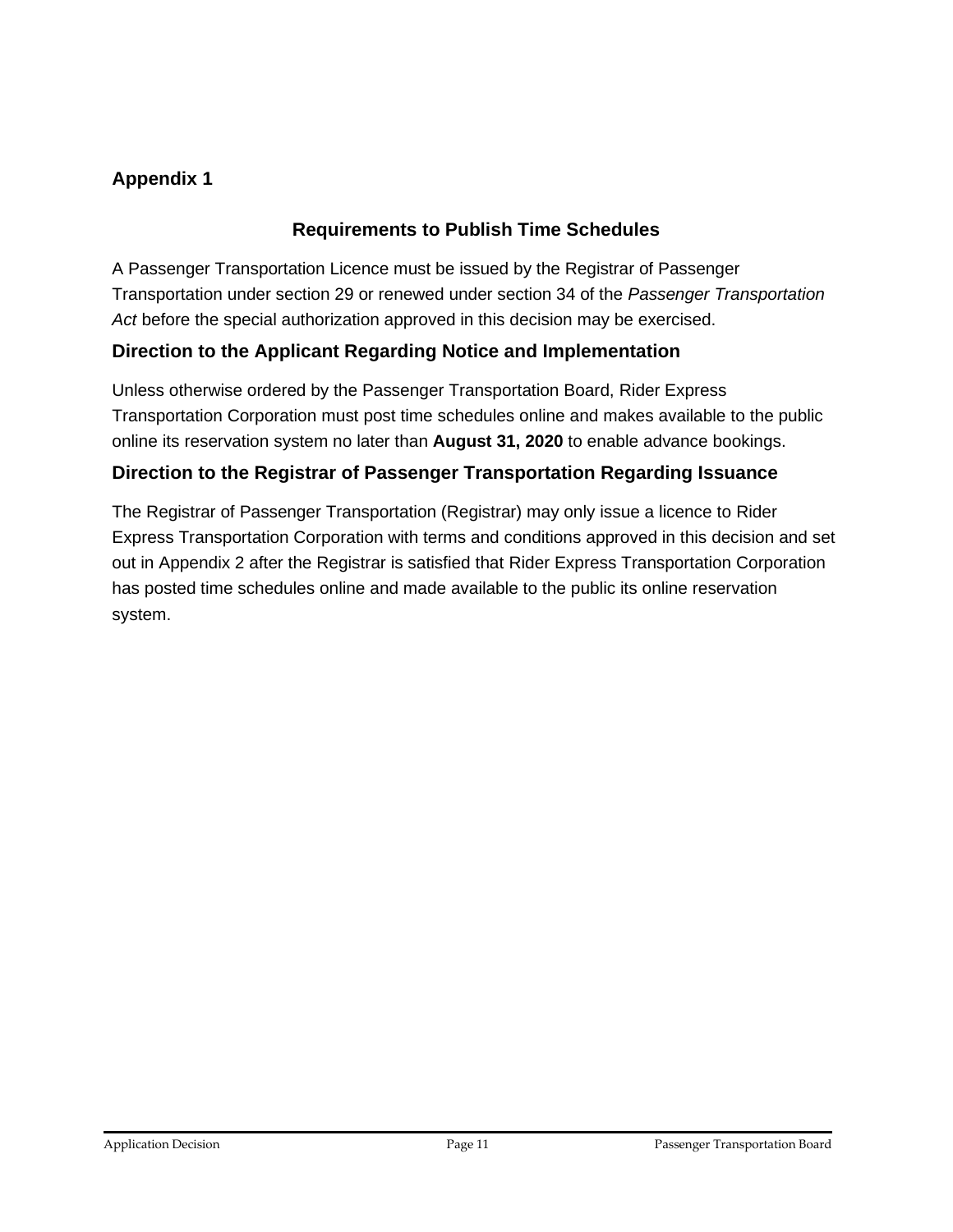## **Appendix 2**

#### **Terms & Conditions**

**(a) Licence:**

#### **Rider Express Transportation Corporation**

Rider Express

#### **Special Authorization & Proposed Terms & Conditions of Licence**

The applicant seeks approval of amendments to its Inter-City Bus Authorization (ICBA) that, if approved in whole, will contain the terms and condition set out below.

| <b>Special Authorization</b><br><b>INTER-CITY BUS AUTHORIZATION (ICBA)</b><br><b>Terms &amp; Conditions</b> |                                                                                                                                                                                                                                                 |  |  |
|-------------------------------------------------------------------------------------------------------------|-------------------------------------------------------------------------------------------------------------------------------------------------------------------------------------------------------------------------------------------------|--|--|
| <b>Definitions</b>                                                                                          | "Board" means the Passenger Transportation Board<br>"Registrar" means the Registrar, Passenger Transportation                                                                                                                                   |  |  |
| A. Legislative Requirements                                                                                 |                                                                                                                                                                                                                                                 |  |  |
| <b>Vehicle Identifiers</b>                                                                                  | Each motor vehicle operated under this authorization must display, at the<br>times and in the form and manner required by the Registrar, a vehicle<br>identifier that is:                                                                       |  |  |
|                                                                                                             | (a) issued to the licensee by the Registrar; or                                                                                                                                                                                                 |  |  |
|                                                                                                             | (b) authorized by the Registrar to be issued by the licensee.                                                                                                                                                                                   |  |  |
| <b>B.</b> Services                                                                                          |                                                                                                                                                                                                                                                 |  |  |
| Accessibility                                                                                               | Accessible inter-city bus services must be available to persons with<br>mobility aids within 72 hours of receiving a request for an accessible<br>inter-city bus.                                                                               |  |  |
| Services                                                                                                    | Transportation of passengers must be provided:                                                                                                                                                                                                  |  |  |
|                                                                                                             | (a) on a scheduled basis; and<br>(b) in accordance with minimum frequencies and other terms and                                                                                                                                                 |  |  |
|                                                                                                             | conditions of licence that apply to the routes and route points.                                                                                                                                                                                |  |  |
| <b>Schedules</b>                                                                                            | The licence holder must publish, in a manner accessible to the general<br>public, a schedule for each route with the time and location of each stop;<br>and must carry in each vehicle a copy of the schedule that the vehicle is<br>following. |  |  |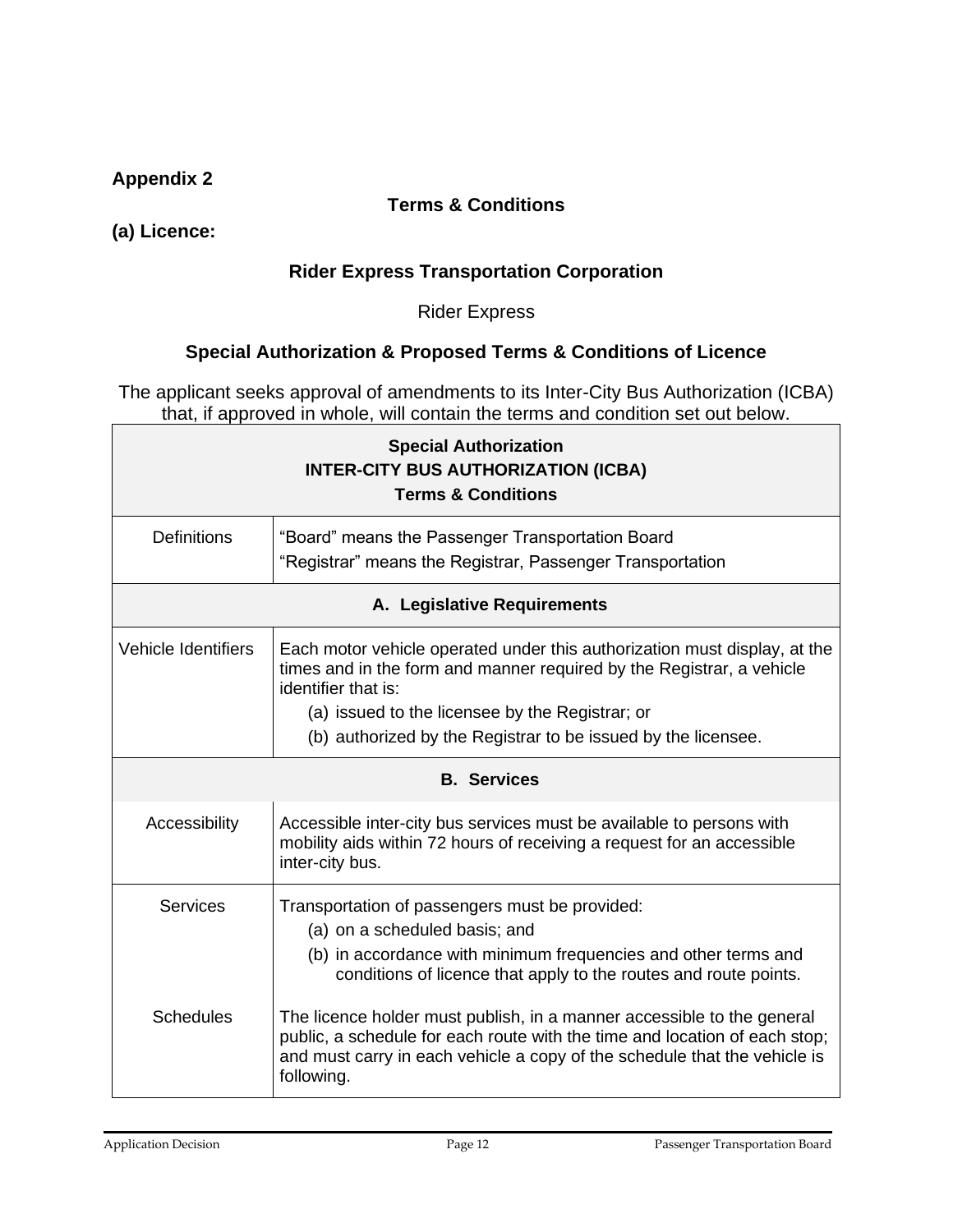| Service Exception         | Routes may only be operated on a "pre-booked" or "reservation required"<br>basis if the route points are:<br>(a) designated as reservation required in the licence;                                                                                                                                            |
|---------------------------|----------------------------------------------------------------------------------------------------------------------------------------------------------------------------------------------------------------------------------------------------------------------------------------------------------------|
|                           | (b) identified as pre-booked or reservation required in all current;<br>published schedule information; and                                                                                                                                                                                                    |
|                           | When these conditions are met and when no reservations have been<br>received for pick up or drop off at one or more points on the route by the<br>time service is scheduled to be provided, the licence holder has the<br>option of not providing service to those points that would otherwise be<br>required. |
| <b>Alternative Points</b> | The licence holder may pick up or drop off passengers at any location,<br>municipality or unincorporated area that is between the terminating<br>points and along the highway corridors for the inter-city bus routes<br>below.                                                                                |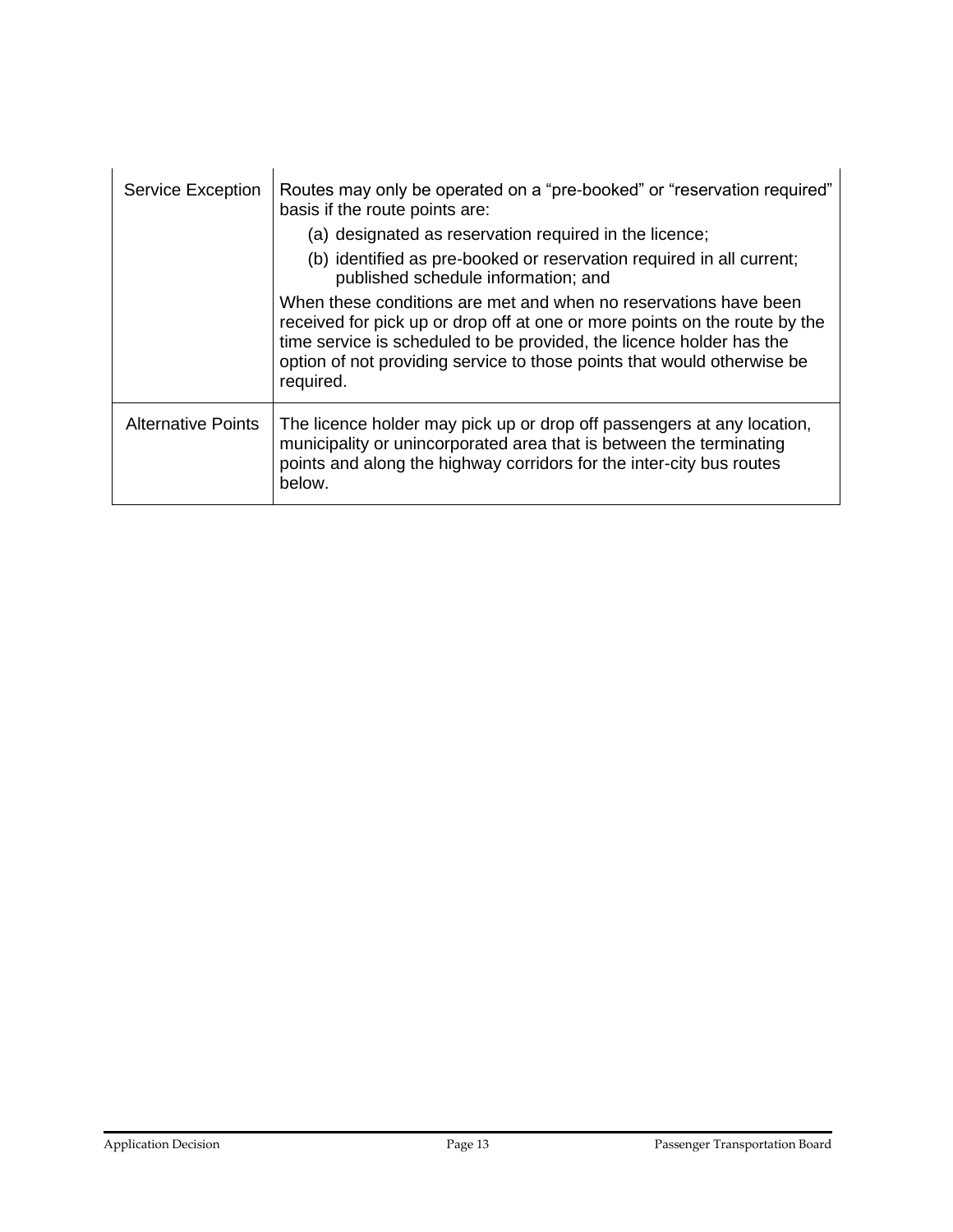| <b>Route A</b>              |                                                           |  |  |  |
|-----------------------------|-----------------------------------------------------------|--|--|--|
| Terminating Point 1:        | Alberta Border & Hwy 1                                    |  |  |  |
| <b>Terminating Point 2:</b> | <b>City of Vancouver</b>                                  |  |  |  |
| Corridors:                  | Highway 1: Vancouver - Hope<br>Highway 5: Hope - Kamloops |  |  |  |
| <b>Route Points</b>         | Minimum Frequencies (in each direction)                   |  |  |  |
| Alberta Border & HWY 1      | n/a                                                       |  |  |  |
| Town of Golden              | 1 per day                                                 |  |  |  |
| City of Revelstoke          | 1 per day                                                 |  |  |  |
| <b>District of Sicamous</b> | 1 per day                                                 |  |  |  |
| City of Salmon Arm          | 1 per day                                                 |  |  |  |
| Sorrento                    | 1 per day                                                 |  |  |  |
| Village of Chase            | 1 per day                                                 |  |  |  |
| City of Kamloops            | 1 per day                                                 |  |  |  |
| <b>City of Merritt</b>      | 1 per day                                                 |  |  |  |
| <b>District of Hope</b>     | 1 per day                                                 |  |  |  |
| City of Chilliwack          | 1 per day                                                 |  |  |  |